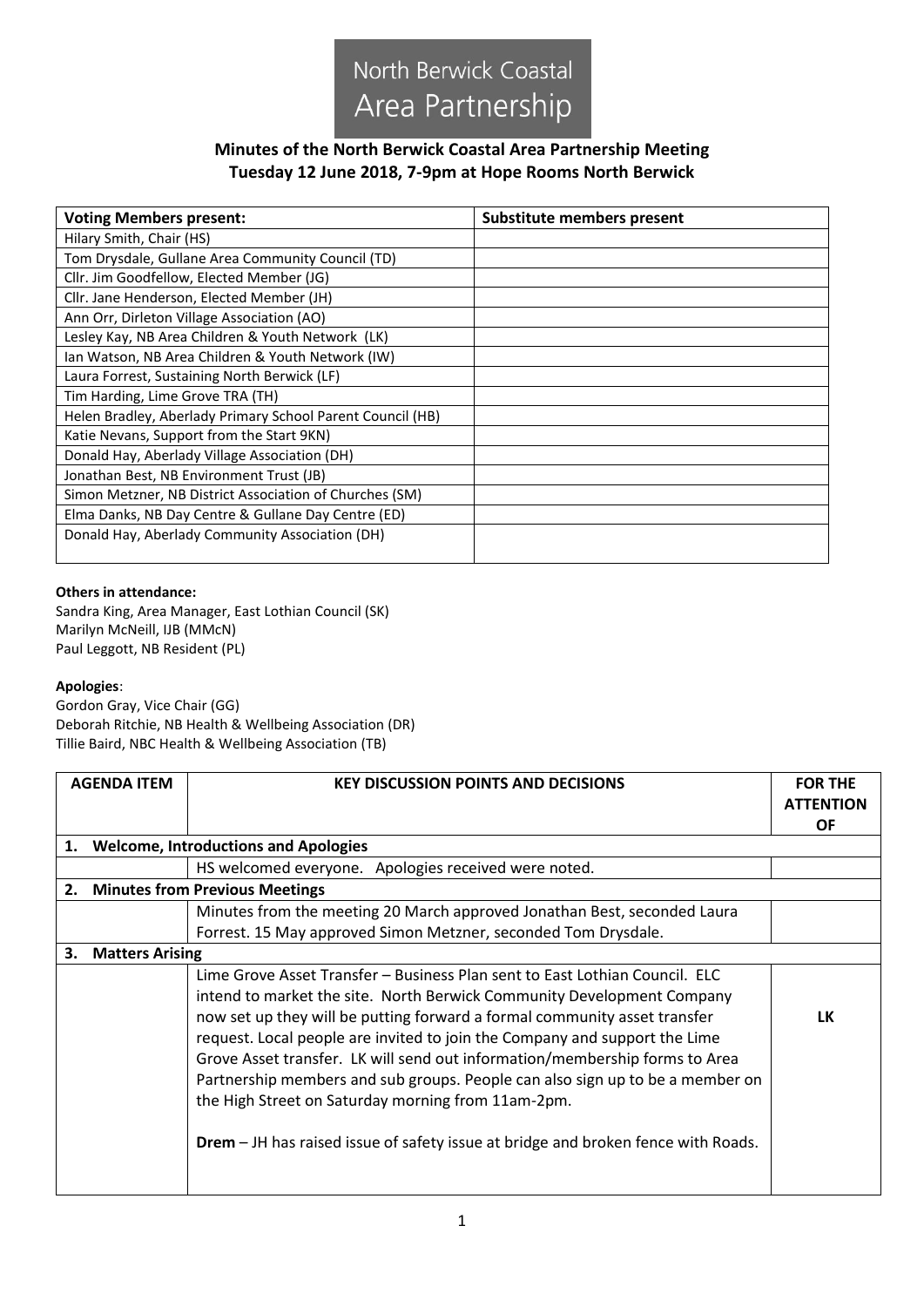| <b>AGENDA ITEM</b>         | <b>KEY DISCUSSION POINTS AND DECISIONS</b>                                                                                                                                                                                                                                                                                                                                                                                                                                                                                                                                                                                                                                                                                                                              | <b>FOR THE</b><br><b>ATTENTION</b><br><b>OF</b> |
|----------------------------|-------------------------------------------------------------------------------------------------------------------------------------------------------------------------------------------------------------------------------------------------------------------------------------------------------------------------------------------------------------------------------------------------------------------------------------------------------------------------------------------------------------------------------------------------------------------------------------------------------------------------------------------------------------------------------------------------------------------------------------------------------------------------|-------------------------------------------------|
|                            | On the Move Charrette Priorities - Partnership wish to build relations with Roads<br>colleagues and have requested a meeting to establish a working group and take<br>forward Charrette priorities. Members were very concerned about the lack of<br>contact from Roads which means work is not progressing. SK noted that the Abbey<br>Road junction was now completed, narrowing wide junctions was a Charrette<br>priority.                                                                                                                                                                                                                                                                                                                                          | SK/JG/JH                                        |
| 2018/2019 Priorities<br>4. |                                                                                                                                                                                                                                                                                                                                                                                                                                                                                                                                                                                                                                                                                                                                                                         |                                                 |
|                            | The short term list of priorities had been voted on at the Annual Public Meeting<br>and the table outlining the priorities and number of members/public votes were<br>circulated. There is more demand on the General and Roads budget this year<br>and the top scoring priorities will be taken forward including the top priorities<br>from each of the villages to ensure parity. There was a couple of priorities which<br>had received more public votes e.g. toilets in the lodge and the replacement<br>chains and bollards on west green and quadrant. Whilst the public contribute to<br>the voting process the final decision is made by the AP members but it was<br>recognised by members that public opinion is important in the final decision<br>making. | SK/ALL                                          |
|                            | The need for people to help take forward priorities was emphasised and<br>currently there wasn't a group proposing the toilets in the lodge and willing to<br>take this forward. KN agreed to raise this with the Support from the Start group.<br>North Berwick Environment Trust is looking at the Old Kirk and an element of<br>their plans includes a new path linking the Church to the Lodge Grounds. Law<br>Road was identified as a Charrette priority. A new path from the lodge into the<br>Old Kirk would provide pedestrians with safer access to the High Street.                                                                                                                                                                                          | <b>KN</b>                                       |
| 5.                         | <b>Membership List/Standing Orders</b>                                                                                                                                                                                                                                                                                                                                                                                                                                                                                                                                                                                                                                                                                                                                  |                                                 |
|                            | HS asked all members to confirm with SG the members and substitutes to ensure<br>the list is up to date. It was suggested that short-life working group review the<br>Standing Orders and report back to the September meeting.                                                                                                                                                                                                                                                                                                                                                                                                                                                                                                                                         | <b>ALL</b>                                      |
|                            | 6. 4 YEARS On - Discussion Groups                                                                                                                                                                                                                                                                                                                                                                                                                                                                                                                                                                                                                                                                                                                                       |                                                 |
|                            | Those attending were in three groups and were asked to think about the North<br>Berwick Coastal Area Partnership and consider how it works and what it was set<br>out to achieve. In each group, following questions were asked to prompt a<br>discussion and help review:<br>Purpose - What is the purpose of the Area Partnership? Is it clear? To everyone?                                                                                                                                                                                                                                                                                                                                                                                                          |                                                 |
|                            | Improve life for everyone, reduce inequality, great place to be for all,<br>empowerment backed by government policy, community choice setting and<br>agreeing priorities, making life better for everyone, wish list v re-ordering<br>achievable priorities.                                                                                                                                                                                                                                                                                                                                                                                                                                                                                                            |                                                 |
|                            | Is it community planning? Reducing inequality, Empowerment, partnership with<br>ELC needs improved.                                                                                                                                                                                                                                                                                                                                                                                                                                                                                                                                                                                                                                                                     |                                                 |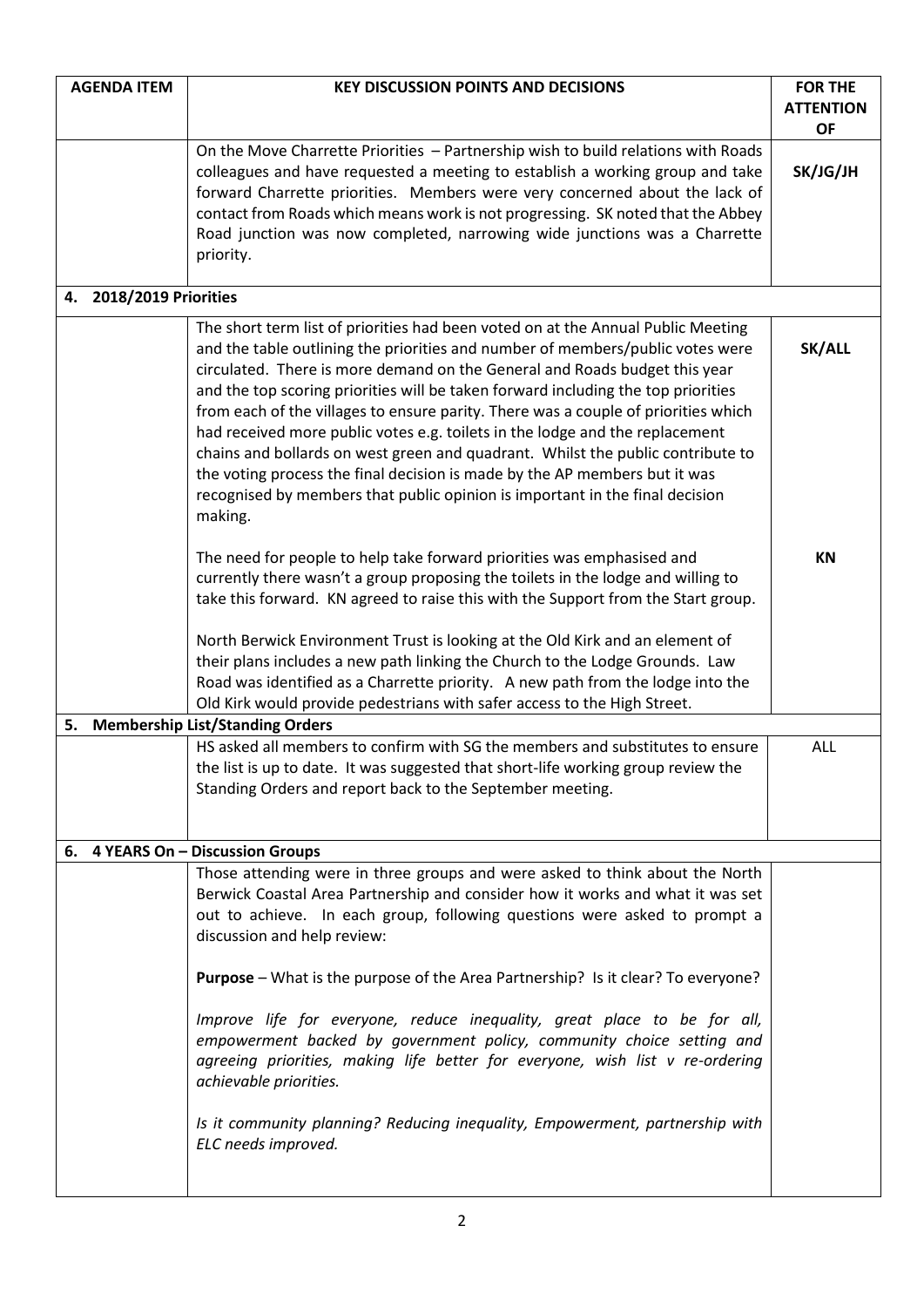| <b>AGENDA ITEM</b> | <b>KEY DISCUSSION POINTS AND DECISIONS</b>                                                                                                                                                                                                                              | <b>FOR THE</b>                |
|--------------------|-------------------------------------------------------------------------------------------------------------------------------------------------------------------------------------------------------------------------------------------------------------------------|-------------------------------|
|                    |                                                                                                                                                                                                                                                                         | <b>ATTENTION</b><br><b>OF</b> |
|                    | What is working well - we have identified priorities and consulted widely. The<br>Family Worker is making a difference. The spreading of information and we are all<br>made aware of issues across the Partnership                                                      |                               |
|                    | <b>Structure</b> – How does the structure of the Area Partnership work? Does it help<br>keep everyone informed? Are some area working better than others? Are we the<br>best we can be? If not, what would make us better?                                              |                               |
|                    | Who knows what it is? Sub Group make up? Elected members working? Working<br>with volunteers, lack of consistency, time commitment, communication, conflicts<br>e.g. multiple roles, skills audit. Sub Groups - minority interest powerful, enablers -<br>pinch points. |                               |
|                    | Some people doing everything, Sub Groups work well, Informal structure is good,<br>How is membership decided for Area Partnership? Projects need to be costed.                                                                                                          |                               |
|                    | Gaps - smaller villages need their own local structure e.g. A Gullane Village<br>Association? (Gullane second biggest town and too few priorities identified.                                                                                                           |                               |
|                    | Need a static budget (set for 3 years) - Rolling budget.<br>Sub Groups working well - continuity, reporting to main partnership (get this<br>established)                                                                                                               |                               |
|                    | Minutes are retrospective and too wordy. Record decisions made.                                                                                                                                                                                                         |                               |
|                    | Too many commitments and reliance on evening meetings (number of evenings<br>available is limited)                                                                                                                                                                      |                               |
|                    | Remember we are all volunteers!                                                                                                                                                                                                                                         |                               |
|                    | Members – Is out membership too big? Too small? Just right? What does each<br>member bring to the partnership? What is their role? What do you contribute?<br>Do we make good decisions? On what basis?                                                                 |                               |
|                    | Getting key people/organisations on board – consistent attendance and<br>communication key, whole community. Schools - barriers, agenda, responsibility.                                                                                                                |                               |
|                    | GAPS - business sector, Rotary, Day Centre, Young People, Special Needs/                                                                                                                                                                                                |                               |
|                    | People/Groups not attending. Membership needs to be explicit - ie non members<br>votes and how it is used.                                                                                                                                                              |                               |
|                    | Area Plan - What do you think about our Area Partnership objectives? Are out<br>outcomes appropriate? Reasonable? Achievable? Too Many? Too few? Do you<br>have any alternative suggestions?                                                                            |                               |
|                    | Too many priorities. Wish List – not a plan. Too big. We need to work through<br>what we can achieve. Apple pieish. Not all outcomes are within our remit. General<br>feeling that we have no real influence with ELC. But nice things do happen as a<br>result.        |                               |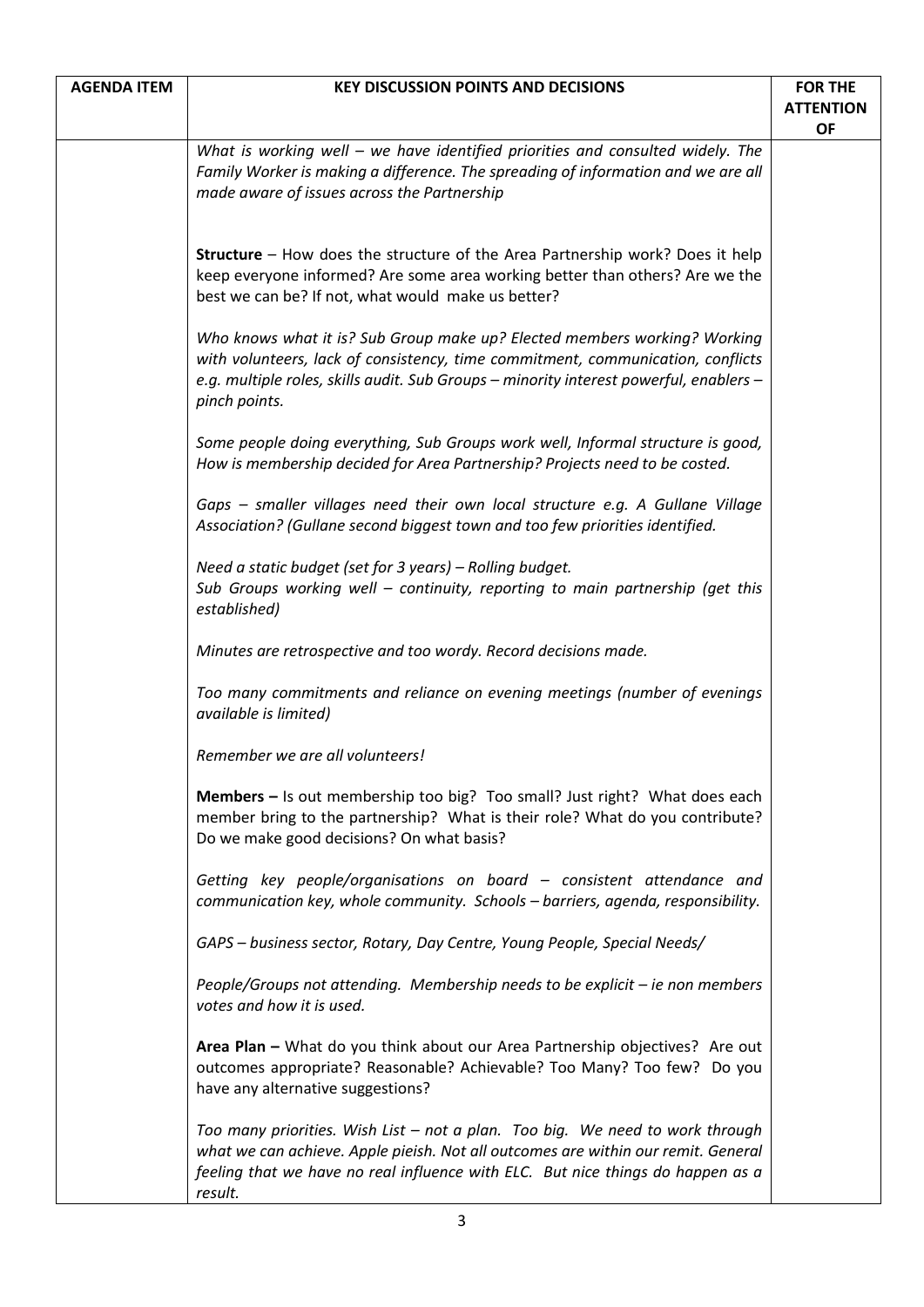| <b>AGENDA ITEM</b> | <b>KEY DISCUSSION POINTS AND DECISIONS</b>                                                                                                                                                                                                                                                                                                                          | <b>FOR THE</b><br><b>ATTENTION</b><br><b>OF</b> |
|--------------------|---------------------------------------------------------------------------------------------------------------------------------------------------------------------------------------------------------------------------------------------------------------------------------------------------------------------------------------------------------------------|-------------------------------------------------|
|                    | Too many priorities. Need to agree that is in the Area Plan and structure for putting<br>things into the Area Plan. We need to ration our priorities (too open ended).<br>Application process $-$ put the onus on the group bringing forward the priority to<br>get costings? Difficult to identify hidden costs.                                                   | All                                             |
|                    | Can Community Council and Area Partnership funding be combined to tie in<br>priorities.                                                                                                                                                                                                                                                                             |                                                 |
|                    | Roads – we need to know the Roads rolling programme of works – maybe not make<br>it public but members need that info to help prioritise decisions.                                                                                                                                                                                                                 |                                                 |
|                    | Need to think about evaluation process from start of a project, build this into the<br>planning process.                                                                                                                                                                                                                                                            |                                                 |
|                    | Communication                                                                                                                                                                                                                                                                                                                                                       |                                                 |
|                    | Not enough information – the general public don't know what Area Partnerships<br>are all about - not an easy concept to grasp. Need to build relationships with the<br>public. Two different flows of local and are provision e.g. parking and health<br>services in North Berwick impact across the coastal area<br>Annual Public meetings should be moved around. |                                                 |
|                    | Non participation of Gullane - need to strengthen links in the community.<br>Establish Communication Groups (get new folks on board) - essential. Members<br>to go out to the community eg. drop in to the lunches (Aberlady Gullane and<br>Dirleton organise these monthly). Start a conversation                                                                  |                                                 |
|                    | Regular timetable Roadshow style - views/question.                                                                                                                                                                                                                                                                                                                  |                                                 |
|                    | Monthly joint surgery – Community Councillors/Area Partnership members more<br>joint work and sharing of resources.                                                                                                                                                                                                                                                 |                                                 |
|                    | People need to know what we've achieved. Feedback needs to be simple.                                                                                                                                                                                                                                                                                               |                                                 |
|                    | Need a Newsletter or combine a page on Community Council Newsletters to tell<br>folks about the Partnership - what it does and what it has achieved. The publicity<br>leaflet could be put out as a Newsletter?                                                                                                                                                     |                                                 |
|                    | Need better public relations strategy.                                                                                                                                                                                                                                                                                                                              |                                                 |
|                    | Too many emails and duplication of emails from within ELC departments and Area<br>Partnership                                                                                                                                                                                                                                                                       |                                                 |
|                    | Induction for new members.                                                                                                                                                                                                                                                                                                                                          |                                                 |
|                    | Better understanding of East Lothian Partnership - Forum might help.                                                                                                                                                                                                                                                                                                |                                                 |
|                    | Promote the learning opportunities available within the Area Partnership - sharing<br>skills and lived experiences. Demonstrate reducing inequalities by creating<br>opportunities for people to get involved.                                                                                                                                                      |                                                 |